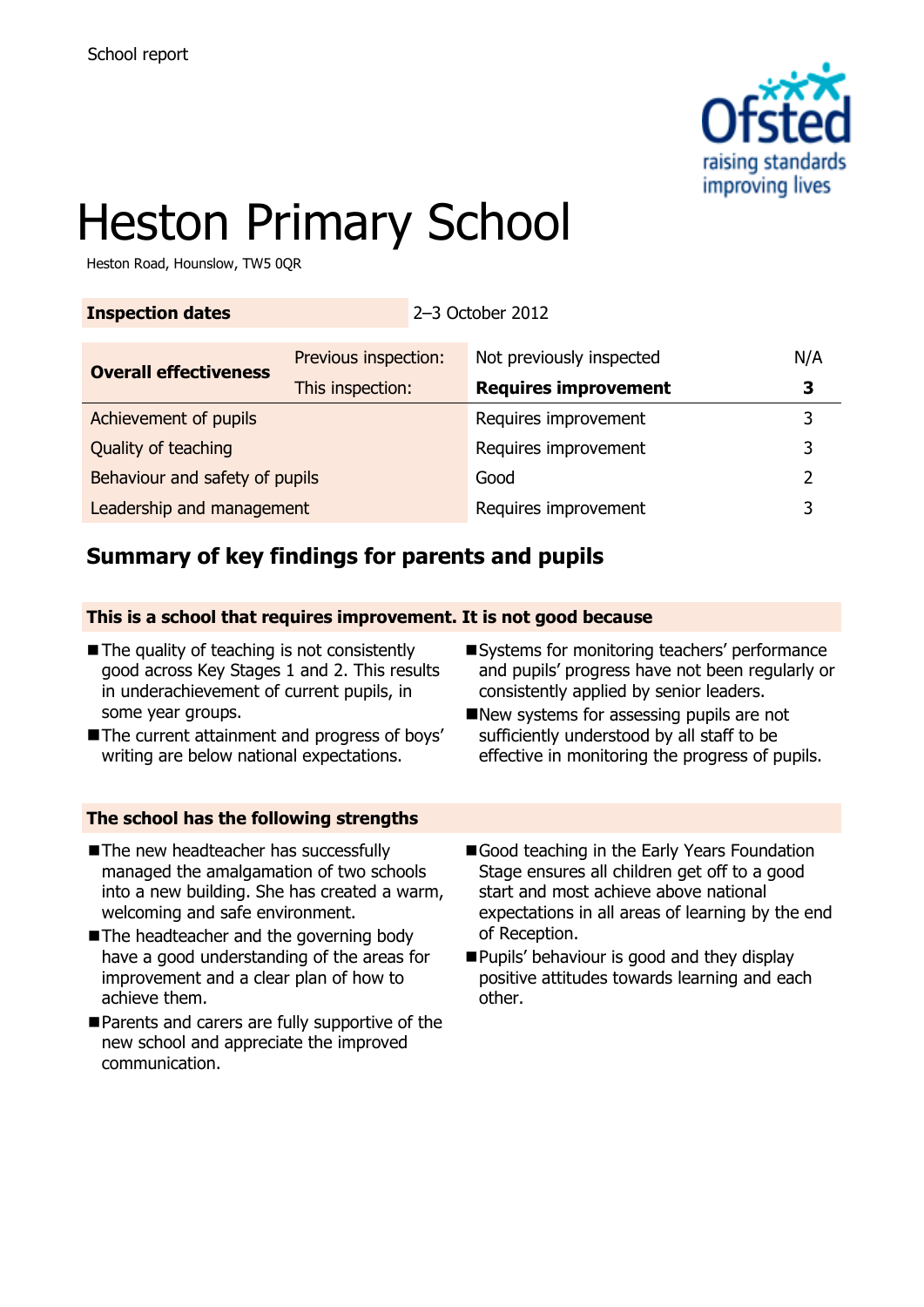# **Information about this inspection**

- Inspectors observed 19 lessons or part lessons, seeing all teachers who were present. These observations included some intervention groups led by a teacher and higher-level teaching assistant and joint observations with the headteacher and two assistant headteachers.
- Meetings were held with: the headteacher; three members of the governing body; the senior leadership team; the Early Years Foundation Stage coordinator; curriculum leaders, including the coordinators of English and mathematics; the special educational needs coordinators; a group of parents and carers; and members of the school council. They also held a telephone conversation with a representative of the local authority and talked informally to parents and carers at the start of the day.
- Inspectors took account of the 40 responses to the online questionnaire (Parent View) and the 27 questionnaires completed by staff. They also scrutinised the results of surveys undertaken by the school for parents, carers, staff and pupils.
- Inspectors looked at pupils' books, the school's records on progress and attainment and the school's records on monitoring and improving the quality of teaching, including information on the performance management of teachers. They also considered the local authority's review of the school's work, the minutes of the governing body meetings and the school's development planning.
- Inspectors heard pupils read and looked at records for reading progress.

# **Inspection team**

| Penny Spencer, Lead inspector | Additional inspector |
|-------------------------------|----------------------|
| David Hogg                    | Additional inspector |
| Janice Thomas                 | Additional inspector |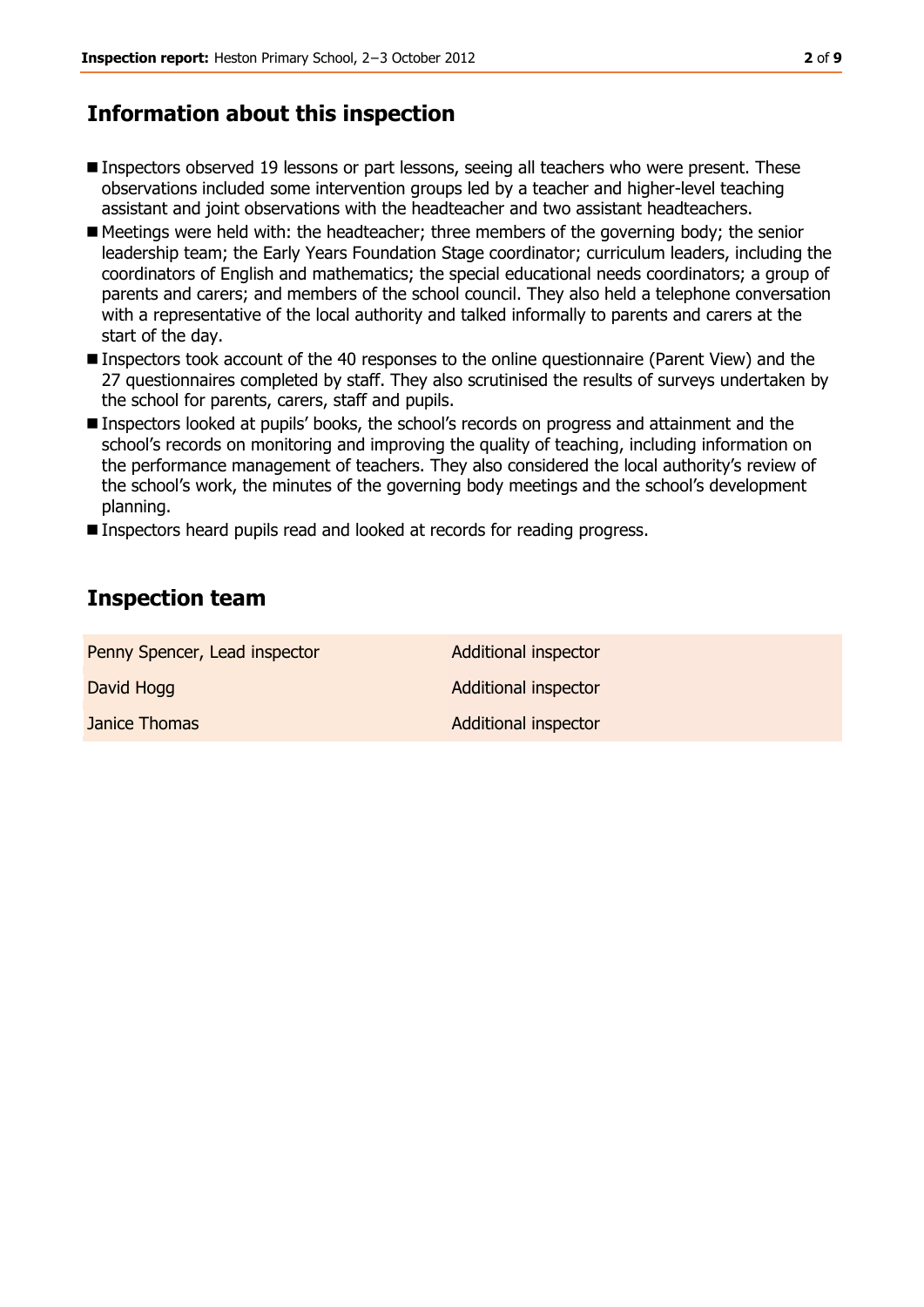# **Full report**

# **Information about this school**

- Heston Primary School opened in September 2011, in a new building, with a newly appointed headteacher following the amalgamation of Heston Infant and Junior Schools.
- A new governing body was formed in November 2011, following a period of interim governance during the amalgamation.
- The school is larger than the average-sized primary school.
- The school provides for children in the Early Years Foundation Stage through two part-time Nursery classes and two Reception classes.
- The proportion of pupils from minority ethnic groups is much higher than the national average. The main ethnic group is Asian, with most pupils of Indian or Pakistani heritage. Few pupils are at the early stages of learning English, except in the Early Years Foundation Stage where approximately half of the children are not fluent in English.
- $\blacksquare$  The proportion of pupils supported at school action, school action plus or with a statement of special educational needs is lower than other schools nationally.
- The proportion of pupils known to be eligible for the pupil premium (additional funding provided to schools by the government) is lower than average.
- The school meets the government's current floor standards, which set the minimum expectations for pupils' attainment and progress.

# **What does the school need to do to improve further?**

- Raise the quality of teaching and improve its impact on pupils' achievement by:
	- ensuring teachers make consistently good use of assessment information to plan lessons that are more closely matched to pupils' needs
	- increasing the level of accountability by teachers for the progress of their pupils
	- having a consistent approach to setting targets for pupils, linking them closely to National Curriculum levels, in order for pupils to understand exactly how they can move forward in their learning
	- ensuring all marking shows clear next steps for improvement and by building in regular opportunities for pupils to respond.
- Enhance the effectiveness of leaders and managers, including governors, by:
	- embedding the performance management system fully in the school's work to ensure good or better teaching is firmly established
	- sharpening the monitoring systems to accelerate the progress of all pupils
	- ensuring newly implemented policies are regularly monitored and evaluated to measure the impact on outcomes for pupils.
- $\blacksquare$  Improve boys' writing skills by:
	- developing curriculum opportunities that excite and engage boys in writing
	- sharing good practice, seen in intervention groups, more widely among teachers.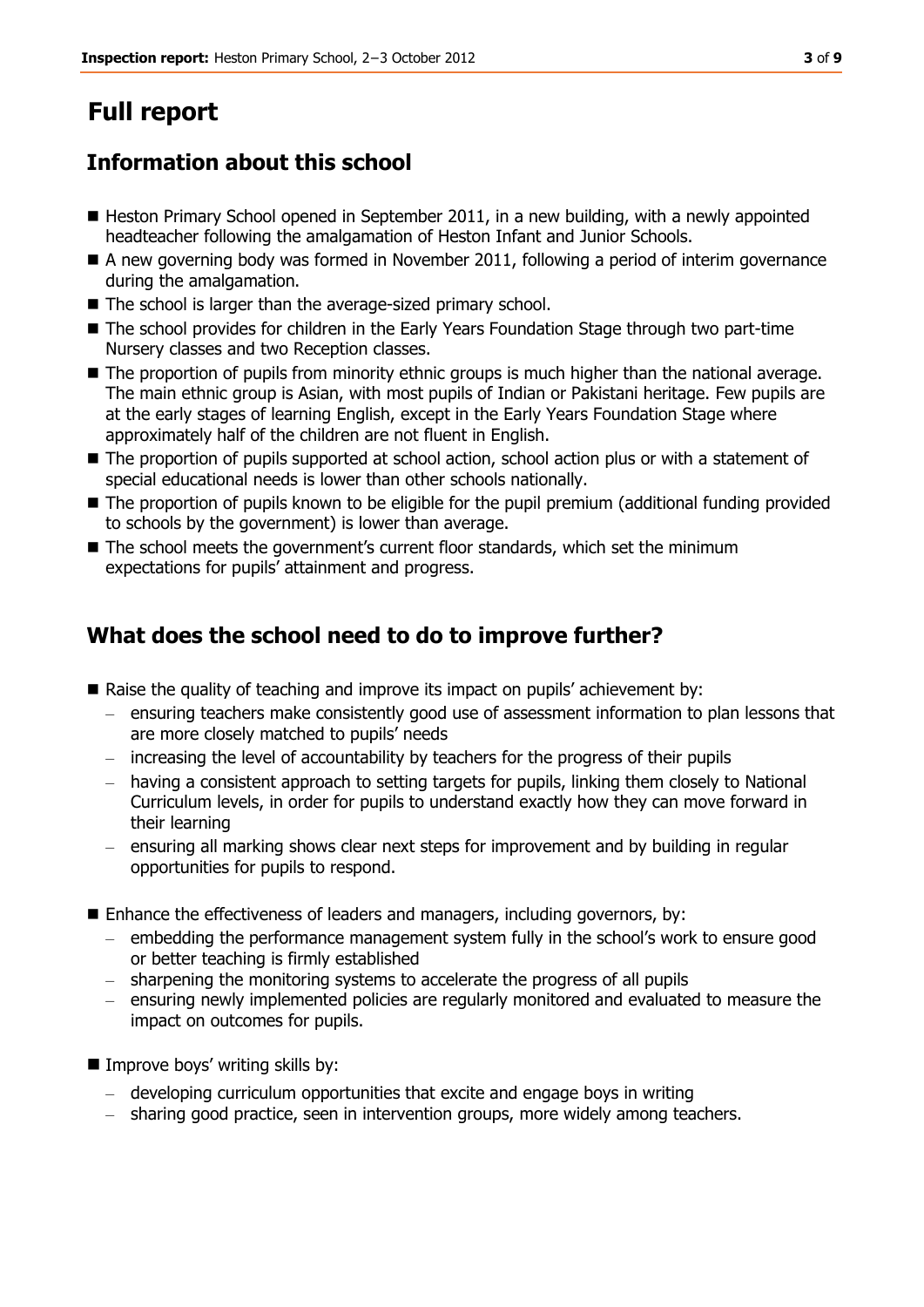# **Inspection judgements**

#### **The achievement of pupils requires improvement**

- Currently, although most pupils in Year 6 are making good progress in reading and writing and are on track to achieve at expected levels, attainment and progress in mathematics are below expectations.
- School data for other year groups, including recent assessment tests, show progress declining, with too many pupils making less than expected progress over the year. Progress for all groups of pupils in some year groups is inadequate in writing and mathematics. This is especially so for boys, in writing, where a high proportion are working well below the expected levels.
- Children enter the Early Years Foundation Stage with skills which are broadly in line with the expectations for their age. As a result of good teaching they make good progress and most children move into Year 1 with skills and understanding above national levels.
- Attainment in 2012, the first year of the new school, at both Key Stages 1 and 2, was in line with previous years and above the national average. Progress was mostly good and at the end of Year 6 there was little difference between groups of pupils. In Year 2, boys did not achieve as well in writing.
- Pupils' skills in reading are good. Pupils certainly see the value of reading. Pupils at all levels who read to inspectors were keen and enthusiastic and could talk about their favourite books or authors. Younger pupils showed a good understanding of how to link letters and sounds when decoding the words of their book.
- Disabled pupils and those who have special educational needs make progress in line with their peers. However, an inconsistent approach to the identification of pupils' needs and monitoring of progress between pupils in Key Stage 1 and Key Stage 2 makes tracking more difficult.
- **Pupils from all minority ethnic groups who speak English as an additional language make good** progress. Inspectors observed a small group of pupils developing a solid understanding of the difference between questions that required a literal response and those that required pupils to infer the answers from the text, because the work was precisely matched to their needs and the teaching was clear and to the point.
- $\blacksquare$  The majority of parents and carers who responded both to the survey carried out by the school and Parent View think their children are achieving well. However, this was not borne out by the inspection team.
- **Pupils who are in receipt of funding from the pupil premium make progress in line with all other** pupils. The funding benefits their education by providing extra resources, and opportunities to take part in extra-curricular activities, such as school visits.

### **The quality of teaching requires improvement**

- While there are some examples of good teaching this is not yet a consistent feature of the school's work.
- The quality of teaching is good in the Early Years Foundation Stage and teachers use observations effectively to plan activities that match the needs of the children. Strong practice and an exciting, stimulating environment inside are not matched in the outside area leading to lost learning opportuniites.
- Teachers do not make sharp use of assessment information to plan lessons that will challenge all groups of pupils and, as a result, many pupils spend time working on tasks that are too easy or too hard. In a Year 2 mathematics lesson some pupils were observed losing concentration and not completing the task because they did not fully understand what to do, while more-able pupils quickly finished and had no extension task to extend their understanding.
- In lessons where teaching is good the pace of learning is rapid and pupils are challenged to think for themselves. This was observed in a Year 6 literacy lesson where the teacher worked with a small group, skilfully drawing out ideas that enabled pupils to make rapid progress.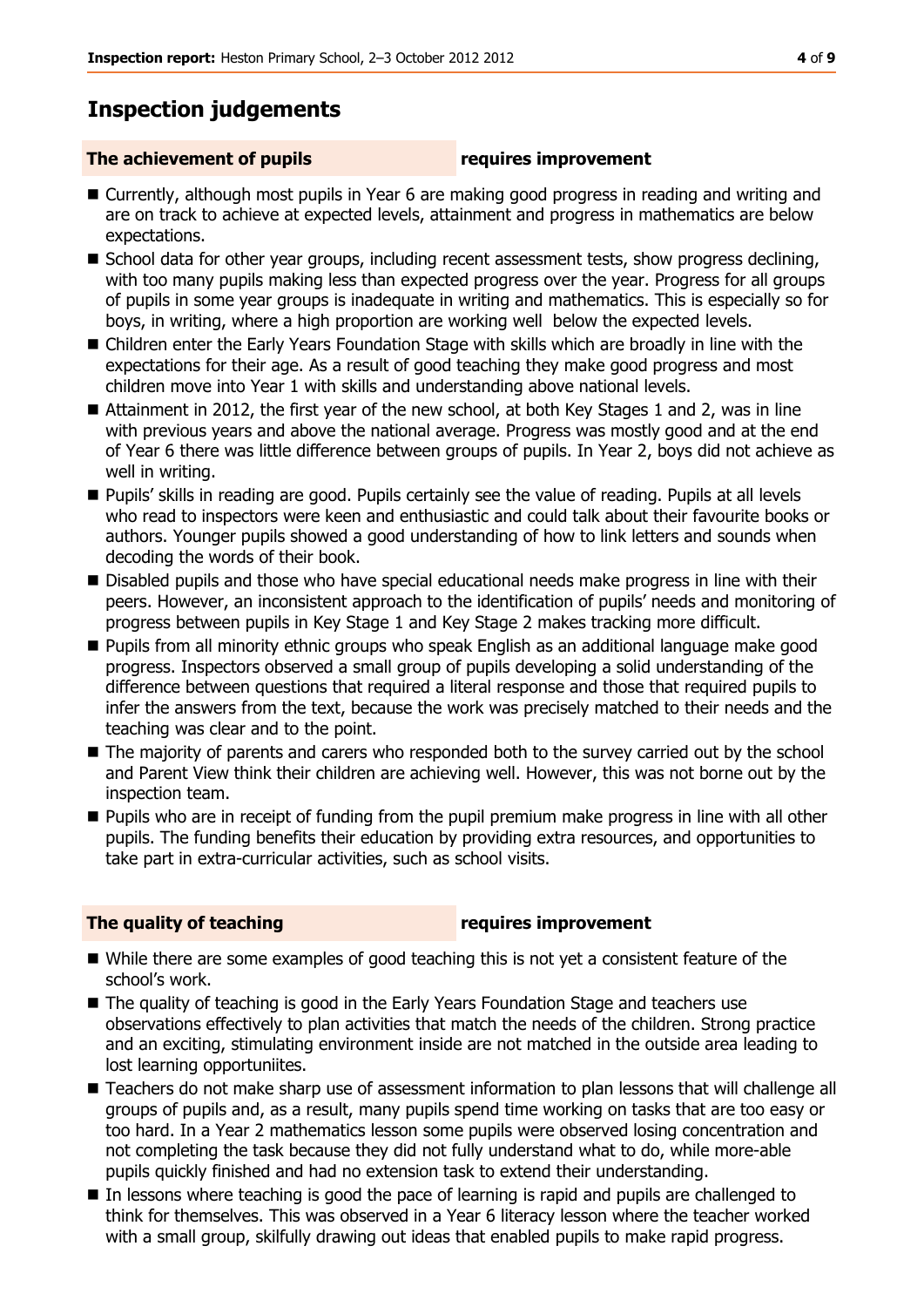- **Pupils are not always as engaged in their learning as they should be. They sometimes have to** listen to lengthy introductions and explanations from the teacher and do not begin their tasks quickly enough.
- Disabled pupils, those with special educational needs and those who speak English as an additional language make good progress, especially during intervention groups. This was observed in an outstanding session where pupils were being challenged to identify and classify adverbial clauses in sentences. Strong structured questioning and good visual prompts ensured that by the end of the session all pupils were confident and had achieved their learning objective.
- Teachers do not use the marking policy consistently, and the next steps needed to improve their work are not always clearly identified for pupils. Where these are identified, pupils are not always given opportunities to respond and improve their work.
- Targets are not closely linked to National Curriculum levels and are inconsistently reviewed and evaluated, so pupils do not always know if they have been achieved.

#### **The behaviour and safety of pupils are good**

- **Pupils' behaviour in lessons is generally good. They are eager to learn, willing to take part and** keen to be involved in their learning.
- **Pupils are courteous, polite and get along with each other.**
- Observations in the playground and lunch hall confirmed the pupils' own views that behaviour is good and people play together well.
- Any incidents of poor behaviour are dealt with robustly and consistently by staff who have embraced the new behaviour policy, set up when the school opened.
- **Pupils who spoke to inspectors said there was no bullying and were aware of different types of** bullying including cyber bullying. In response to the schools own survey, the school has established 'worry boxes' in Key Stage 2 and 'bubble time' in Key Stage 1. There is to be an antibullying focus this term, on what bullying means and its implications for pupils.
- **Parents and carers who responded to the online survey and who spoke to the inspectors were** very positive about the steps the school takes to keep their children safe and ensure behaviour is good. Staff also agree overwhelmingly that behaviour is good.
- The school is proactive in teaching pupils how to be safe on the road and about 'stranger danger'.
- Attendance is in line with national averages and punctuality is good.
- All safeguarding procedures are fully in place and rigorously applied.

#### **The leadership and management requires improvement**

- New leaders and teachers are developing their understanding of how a primary school works and how key stages relate to each other. Strategic deployment of staff into different key stages is having some impact but has not been in place long enough to have maximum effect.
- Performance management procedures are in place but targets for teachers are not yet sufficiently linked to school improvement priorities or their performance to move teaching forward rapidly.
- Training and partnerships with other primary schools and the local authority have enabled all staff to moderate work more effectively and come to a shared consensus on levels of attainment. However, this process is not consistently applied by staff when planning appropriate work for pupils.
- New approaches for lesson observations, work scrutiny and marking that were introduced last year have not yet been rigorously evaluated or regularly monitored by senior leaders, so their impact on achievement and the quality of teaching has been limited.
- $\blacksquare$  The amalgamation of two very different institutions into one organisation with a shared vision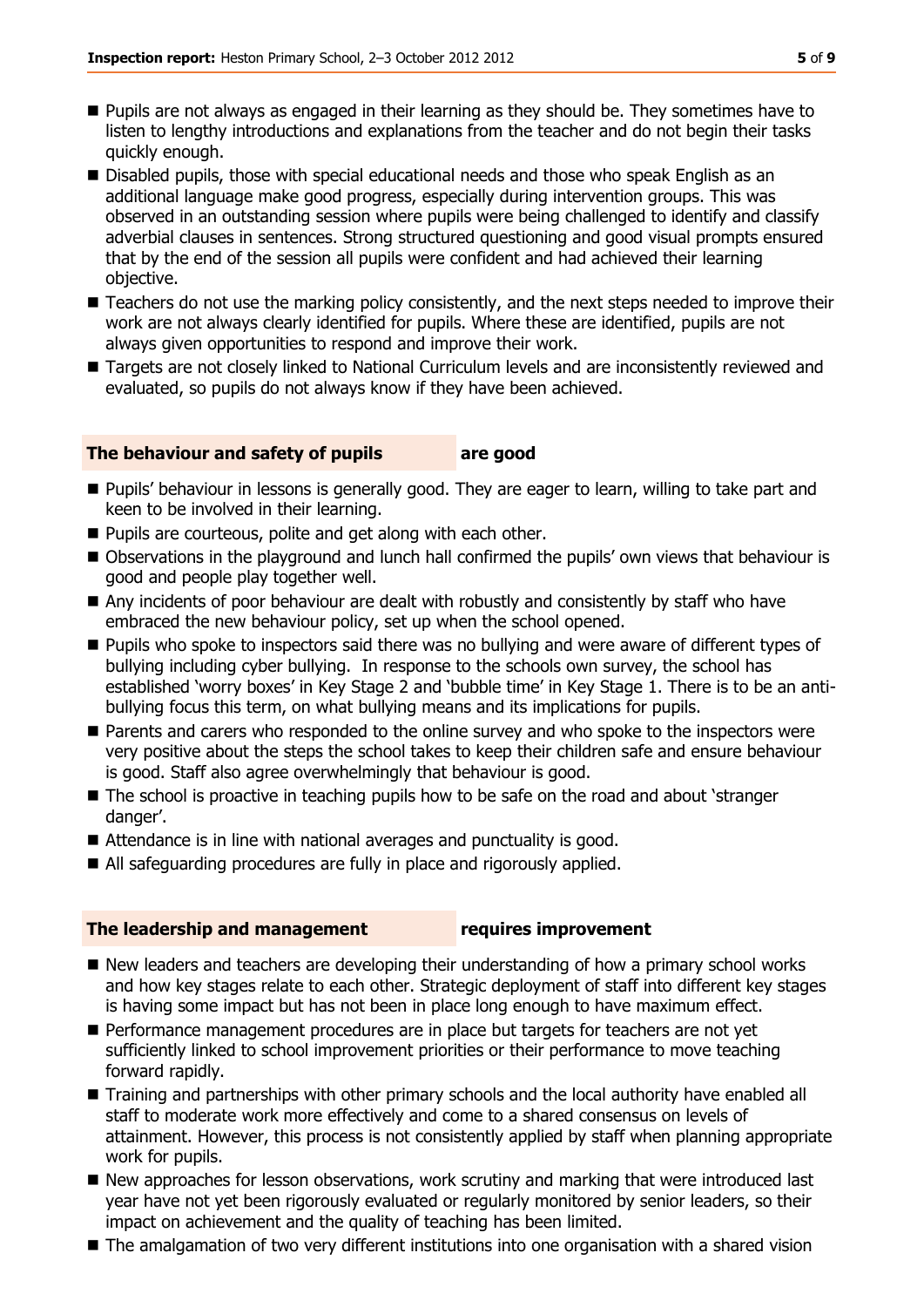has been successfully managed by the headteacher. Her vision for the future of the school is clearly communicated to the school and the wider community.

- She has created a calm, purposeful environment where pupils are happy and keen to learn. Systems and policies for behaviour, safeguarding and child protection that have helped to create this atmosphere have been implemented successfully and staff have been proactive in making them work.
- Although writing, especially boys' writing, was identified as a school priority in the school development plan, actions for improvement, including the introduction of a specific programme, have been slow to be organised.
- Middle leaders are confident that they can make a difference and are developing their skills accordingly but the impact of their leadership is not yet evident.
- Curriculum design is not consistent across the different key stages and many topics are taught in isolation. However, the school has plans to review the curriculum in the near future, when National guidance is received to address this issue.
- The local authority has supported the school and the amalgamation by providing a consultant to work alongside the headteacher, as a critical friend and advisor.

#### **The governance of the school:**

- requires improvement because most governors, although keen and enthusiastic, are inexperienced and have not had sufficient time to develop their understanding of how to challenge the school effectively
- recognises how much has been achieved so far but realises that the school is still in its early stages of development
- has strong presence within the school community and has forged good links with parents and carers.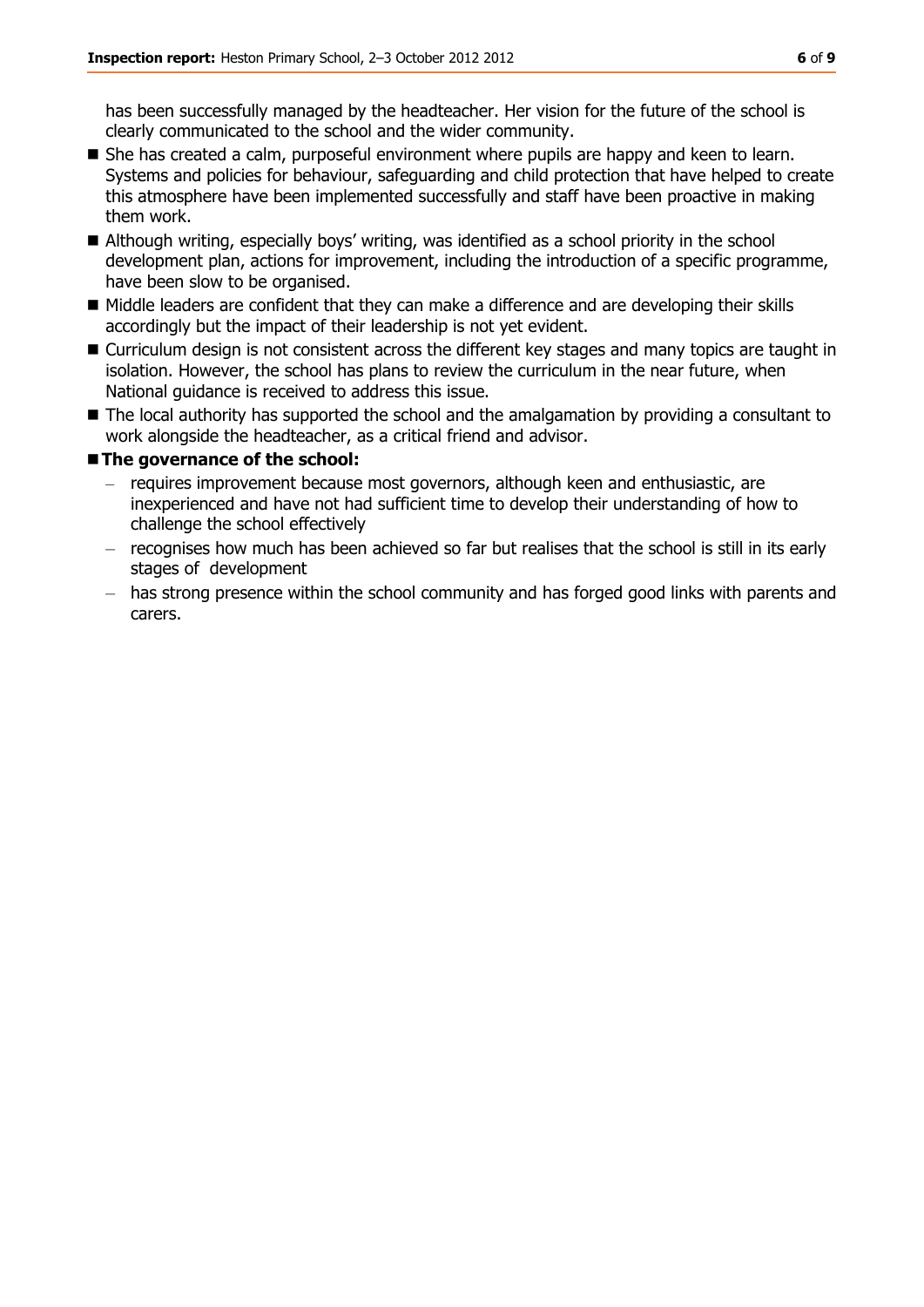# **What inspection judgements mean**

| <b>School</b> |                         |                                                                                                                                                                                                                                                                                                                                                                         |
|---------------|-------------------------|-------------------------------------------------------------------------------------------------------------------------------------------------------------------------------------------------------------------------------------------------------------------------------------------------------------------------------------------------------------------------|
| <b>Grade</b>  | <b>Judgement</b>        | <b>Description</b>                                                                                                                                                                                                                                                                                                                                                      |
| Grade 1       | Outstanding             | An outstanding school is highly effective in delivering outcomes<br>that provide exceptionally well for all its pupils' needs. This ensures<br>that pupils are very well equipped for the next stage of their<br>education, training or employment.                                                                                                                     |
| Grade 2       | Good                    | A good school is effective in delivering outcomes that provide well<br>for all its pupils' needs. Pupils are well prepared for the next stage<br>of their education, training or employment.                                                                                                                                                                            |
| Grade 3       | Requires<br>improvement | A school that requires improvement is not yet a good school, but it<br>is not inadequate. This school will receive a full inspection within<br>24 months from the date of this inspection.                                                                                                                                                                              |
| Grade 4       | Inadequate              | A school that has serious weaknesses is inadequate overall and<br>requires significant improvement but leadership and management<br>are judged to be Grade 3 or better. This school will receive regular<br>monitoring by Ofsted inspectors.                                                                                                                            |
|               |                         | A school that requires special measures is one where the school is<br>failing to give its pupils an acceptable standard of education and<br>the school's leaders, managers or governors have not<br>demonstrated that they have the capacity to secure the necessary<br>improvement in the school. This school will receive regular<br>monitoring by Ofsted inspectors. |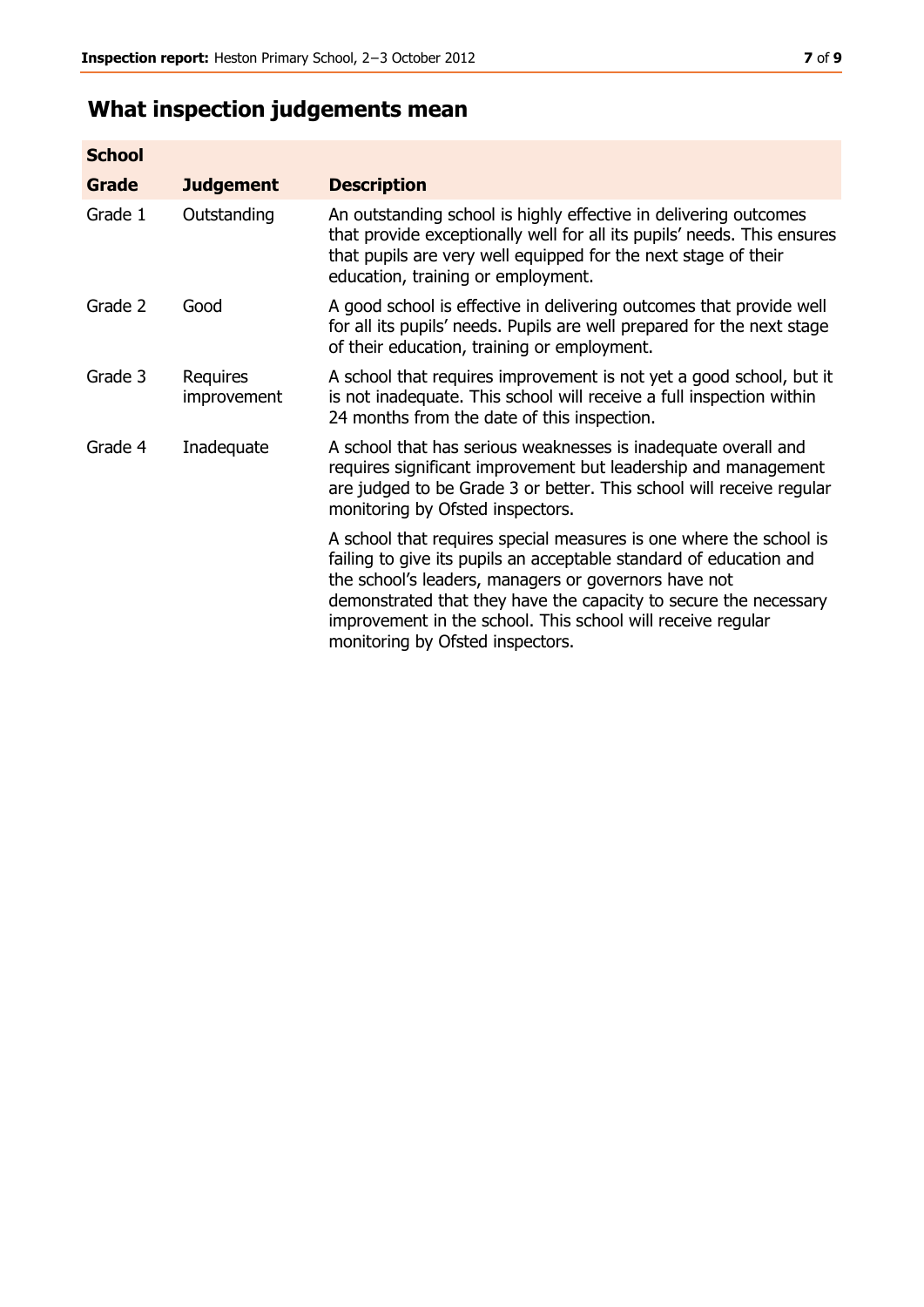# **School details**

| Unique reference number  | 136191   |
|--------------------------|----------|
| <b>Local authority</b>   | Hounslow |
| <b>Inspection number</b> | 400271   |

This inspection of the school was carried out under section 5 of the Education Act 2005.

| <b>Type of school</b>               | Primary                           |
|-------------------------------------|-----------------------------------|
| <b>School category</b>              | Community                         |
| Age range of pupils                 | $3 - 11$                          |
| <b>Gender of pupils</b>             | Mixed                             |
| Number of pupils on the school roll | 456                               |
| <b>Appropriate authority</b>        | The governing body                |
| <b>Chair</b>                        | Harjit Singh Ponaich              |
| <b>Headteacher</b>                  | Laura Khalil                      |
| Date of previous school inspection  | Not previously inspected          |
| <b>Telephone number</b>             | 020 8572 5597                     |
| <b>Fax number</b>                   | 020 8572 3923                     |
| <b>Email address</b>                | office@heston-pri.hounslow.sch.uk |